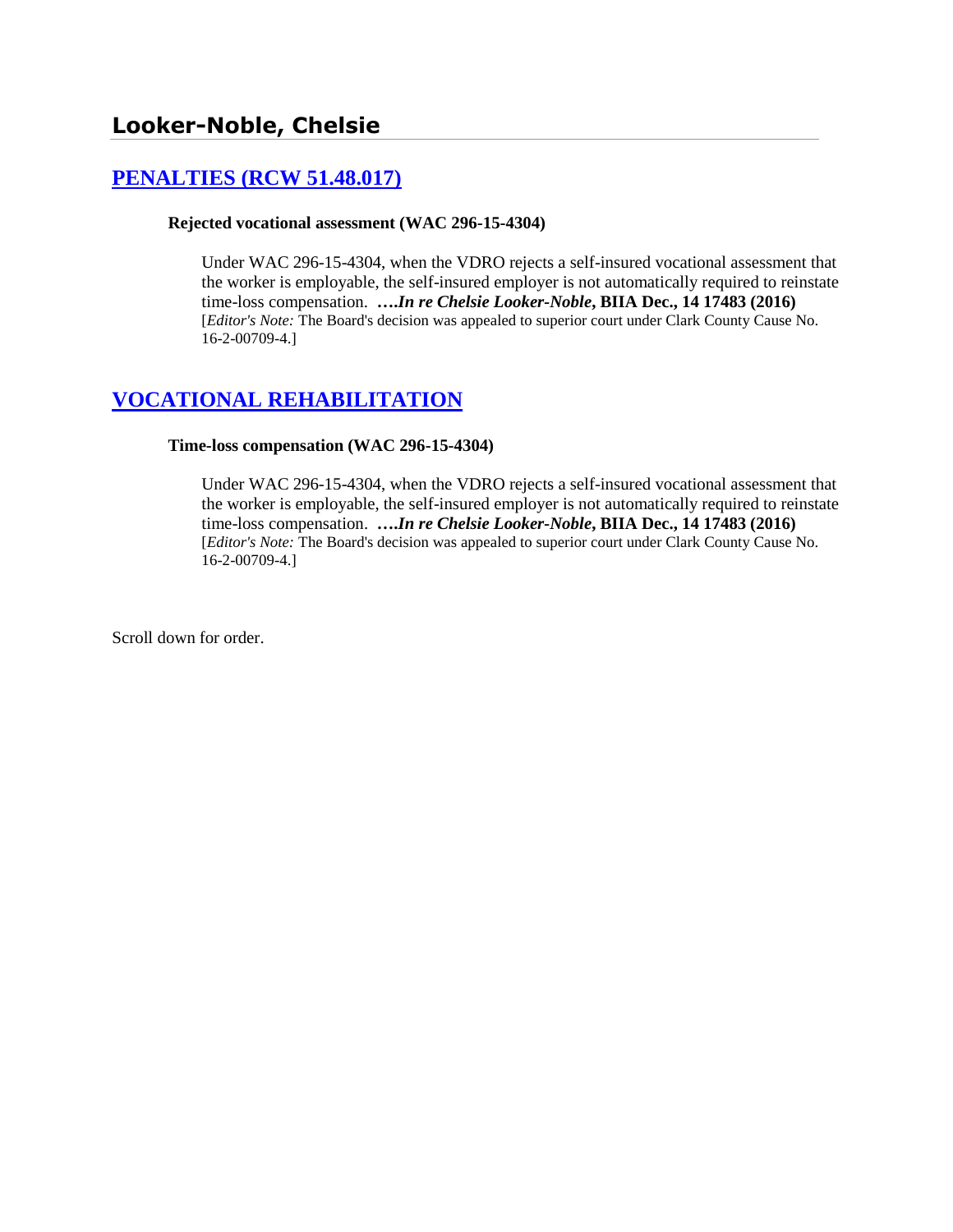## **BEFORE THE BOARD OF INDUSTRIAL INSURANCE APPEALS STATE OF WASHINGTON**

**)**

# **IN RE: CHELSIE LOOKER-NOBLE ) DOCKET NO. 14 17483**

## **CLAIM NO. SE-29600 ) DECISION AND ORDER**

Chelsie Looker-Noble suffered an injury while in the course of employment for Southwest Washington Health System (Southwest). Southwest terminated Ms. Looker-Noble's time-loss compensation benefits on the basis of medical evidence and a vocational assessment.

Ms. Looker-Noble requested the Department to order Southwest to reinstate time-loss compensation and to pay back time-loss compensation benefits. The Department directed Southwest to pay time-loss compensation benefits from October 11, 2013, through April 16, 2014. Southwest paid the back time-loss compensation as ordered. Ms. Looker-Noble then requested a penalty for the unreasonable delay in payment of benefits against Southwest. The Department denied the request for a penalty.

Our industrial appeals judge found that Southwest unreasonably delayed payment of benefits and directed the Department to grant the request for a penalty. Southwest argues that it had a genuine doubt regarding whether the benefits were payable and that therefore the penalty is improper. We agree with Southwest. The Department order is **AFFIRMED**.

## **DISCUSSION**

In this appeal we are asked to decide if Southwest unreasonably delayed payment of time-loss compensation benefits. The parties stipulated to the facts that comprise the record in this appeal. (*See*, Exhibits 1 through 13.) We set forth the facts relevant to our decision.

On October 18, 2013, the Department informed Ms. Looker-Noble that Southwest provided documentation showing that she was able to return to work as a cashier—a position approved by her attending physician. Ms. Looker-Noble was given notice that she could file a dispute if she disagreed with the determination. On October 30, 2013, Ms. Looker-Noble filed a dispute with the Vocational Dispute Resolution Office (VDRO). Her dispute focused on the fact that the vocational report used an incorrect geographic location for its labor market survey. The vocational assessment used the Longview/Kelso area for the labor market survey instead of the Vancouver/Portland area where Ms. Looker-Noble lives and had worked.

The VDRO responded to the dispute in a letter dated March 18, 2014, from Chris Peerboom, Vocational Services Specialist. (Exhibit 8). Mr. Peerboom indicated in his letter that he could not uphold the vocational determination and referred to the dispute summary that was attached to his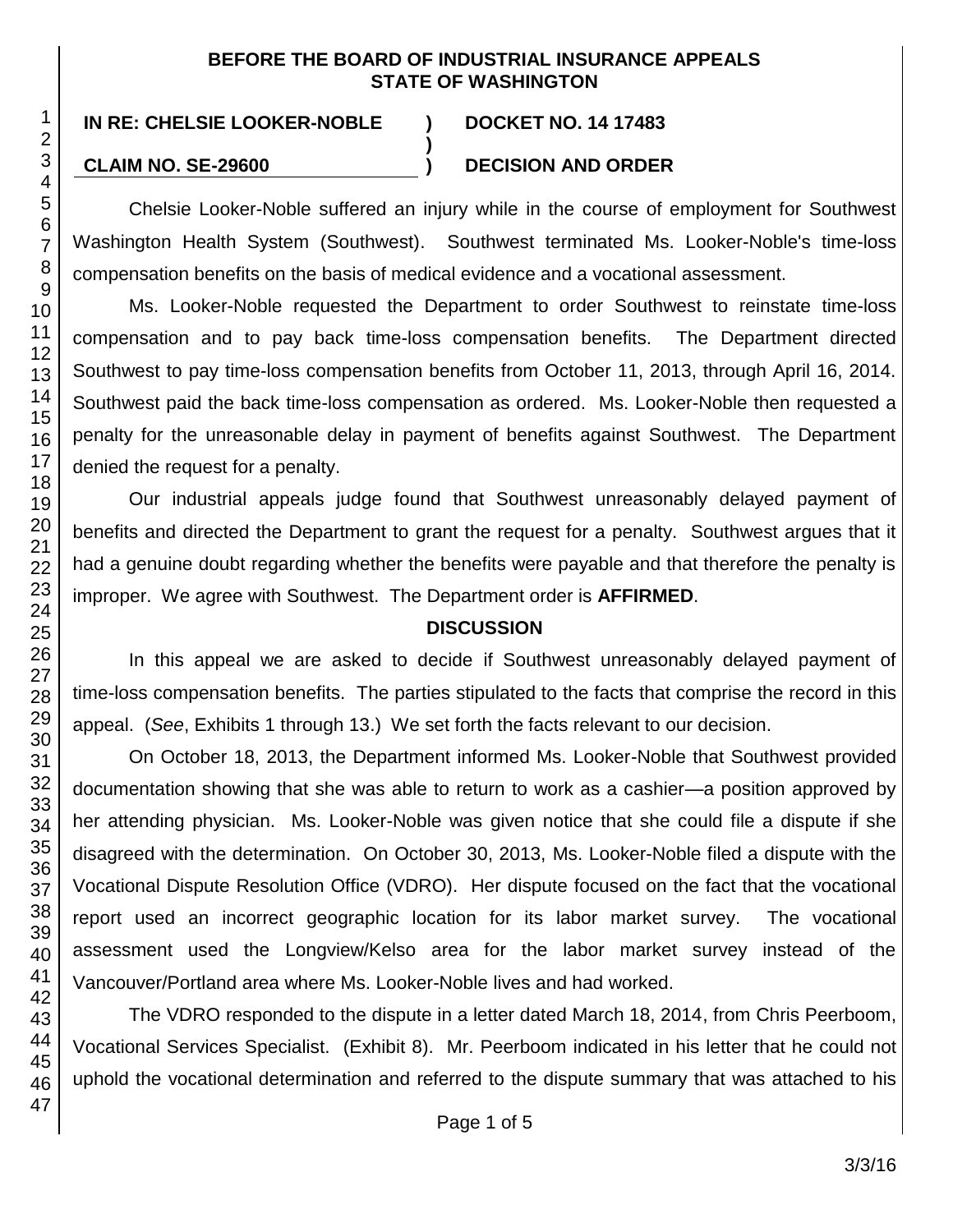letter. The vocational dispute summary and analysis section states: "Ms. Looker currently lives in a stronger labor market area in the Vancouver, Washington/Portland, Oregon area."

In addition to noting that the vocational determination could not be upheld, the March 18, 2014 Department letter stated that the claim manager would "take further action as appropriate." Finally, the March 18, 2014 Department letter contained the following question and answer: "What about time-loss compensation benefits? The claim manager will reinstate time-loss compensation if appropriate."

On April 3, 2014, Ms. Looker-Noble requested the Department to order Southwest to pay back and ongoing time-loss compensation benefits. On April 16, 2014, the Department directed Southwest to pay time-loss compensation benefits from October 11, 2013, through April 16, 2014. On April 16, 2014 (the date of the time-loss order), Southwest paid the back time-loss compensation benefits as ordered. Ms. Looker-Noble then requested that the Department assess a penalty against Southwest for unreasonable delay in payment of the time-loss compensation benefits. On June 20, 2014, the Department issued the order before us in which it denied Ms. Looker-Noble's request for a penalty.

Resolution of this appeal involves the interplay between RCW 51.48.017, the penalty statute for unreasonable delay, and WAC 296-15-4304, the regulation related to rejection of a vocational assessment report. Whether there has been an unreasonable delay in benefits under RCW 51.48.017 depends on whether there is a demonstrated "genuine doubt from a medical or legal standpoint as to the liability for benefits."<sup>1</sup> Whether the self-insured employer had a genuine doubt if benefits were payable in Ms. Looker-Noble's case depends on the determinations made by the Department in the March 18, 2014 letter and WAC 296-15-4304(4).

Our industrial appeals judge determined that once the Department rejects a vocational report, reinstating time-loss compensation benefits is essentially automatic. However, WAC 296- 15-4304(4) provides:

(4) If the self-insurer terminated time-loss based on the assessment report's recommendation but the **department concludes the assessment report failed to demonstrate the worker is able to work**, the self-insurer must reinstate time-loss effective the day after the last date paid. (Emphasis ours.)

1

l 1 *See*, *Taylor v. Nalley's Fine Foods*, 119 Wn. App. 919 (2004); *In re Frank Madrid*, BIIA Dec., 86 0224-A (1987).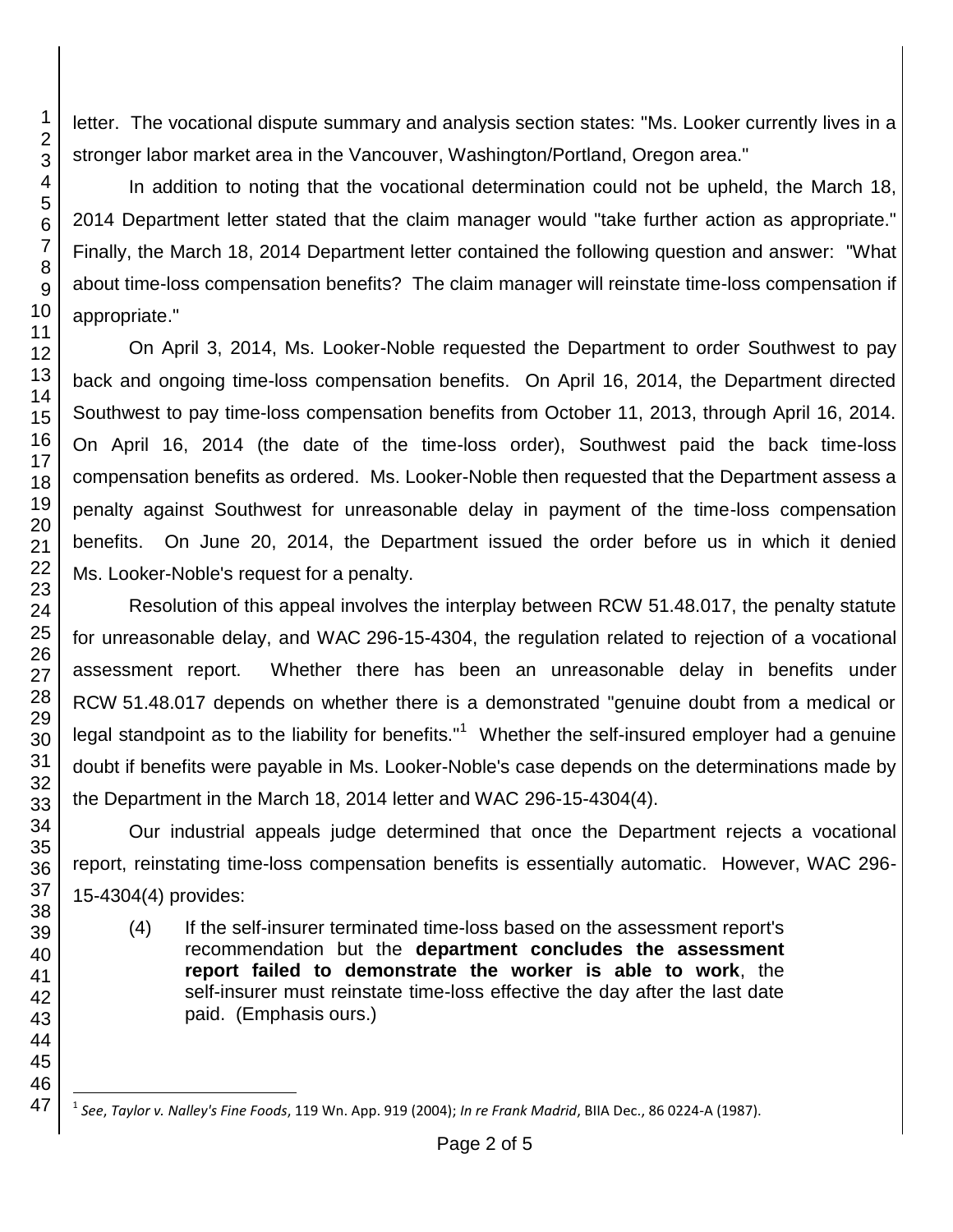We disagree with our industrial appeals judge's interpretation of WAC 296-15-4304 when read in conjunction with the March 18, 2014 letter.

Southwest argues that the March 18, 2014 letter did not require the self-insured employer to reinstitute payment of time-loss compensation benefits. We agree.

We note that nowhere in the vocational dispute report/analysis or in the March 18, 2014 letter did the Department state that the employer had failed to demonstrate that the worker is able to work. A fair reading of the March 18, 2014 Department letter reveals that at that time the Department had made no decision on whether time-loss compensation benefits were appropriate. In fact, the letter states that if payment of time-loss compensation benefits is appropriate, the claims manager will reinstate them.

The Southwest's claims manager, Cindy Torsey, interpreted the March 18, 2014 Department letter essentially for what it said: time-loss compensation benefits would be reinstated only if appropriate. The letter did not order Southwest to pay time-loss compensation benefits. This is because the VDRO, although rejecting the vocational assessment, was acknowledging that the Vancouver/Portland area was actually a better labor market area than the Kelso/Longview area.

The March 18, 2014 letter did not indicate there had been a determination made that Ms. Looker-Noble was unable to work. The letter simply was informing both parties that a decision on this issue was pending. Under these circumstances, the self-insured employer has demonstrated genuine doubt from a medical and legal standpoint as to the liability for benefits.

## **DECISION**

In Docket No. 14 17483, the claimant, Chelsie Looker-Noble, filed an appeal with the Board of Industrial Insurance Appeals on June 26, 2014, from an order/letter of the Department of Labor and Industries dated June 20, 2014, in which it denied the claimant's request for a penalty. The appeal before us is from this order. The Department's June 20, 2014 letter/order order is affirmed.

## **FINDINGS OF FACT**

- 1. On October 1, 2014, an industrial appeals judge certified that the parties agreed to include the Jurisdictional History in the Board record solely for jurisdictional purposes.
- 2. Chelsie Looker-Noble sustained an industrial injury on October 1, 2011, when she injured her low back while working as a certified nursing assistant for self-insured employer, Southwest Washington Health System.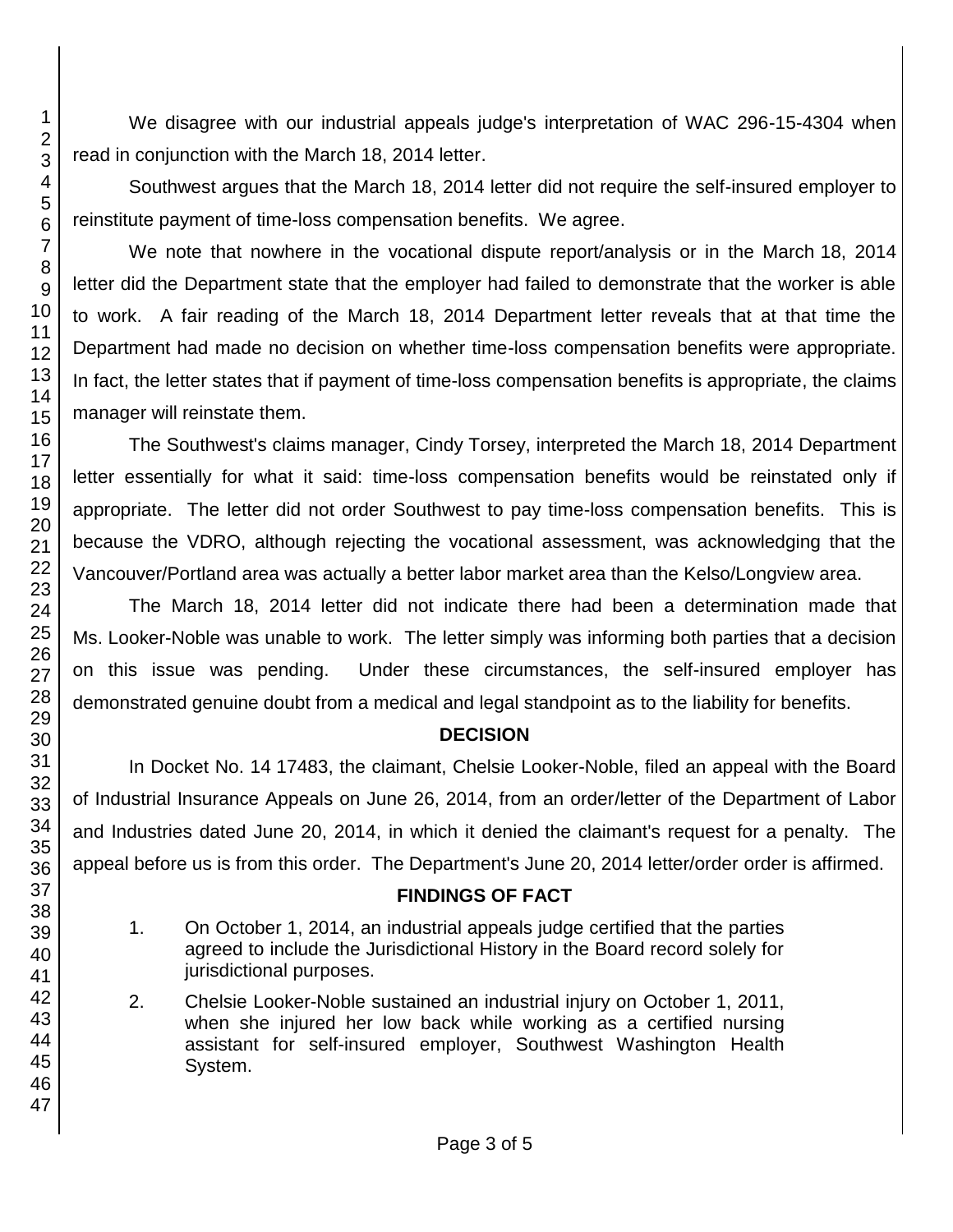- 3. On March 18, 2014, the Department issued a determination in which it rejected the self-insured employer's vocational assessment.
- 4. The March 18, 2014 determination from Chris Peerboom, vocational services specialist at the Department, indicated that the claims manager would take further action as appropriate and that time-loss compensation benefits would be reinstated if appropriate. The Department did not conclude that the assessment report failed to demonstrate the worker is able to work.
- 5. As of March 18, 2014, the self-insured employer did not pay time-loss compensation benefits.
- 6. As of March 18, 2014, the self-insured employer had a genuine doubt that Ms. Looker-Noble was entitled to time-loss compensation benefits.

## **CONCLUSIONS OF LAW**

- 1. The Board of Industrial Insurance Appeals has jurisdiction over the parties and subject matter in this appeal.
- 2. The self-insured employer did not unreasonably delay payment of time-loss compensation benefits to Ms. Looker-Noble within the meaning of RCW 51.48.017.
- 3. The June 20, 2014 Department order is affirmed.

Dated: March 3, 2016.

## BOARD OF INDUSTRIAL INSURANCE APPEALS

/s/ DAVID E. THREEDY Chairperson

| /s/         |        |
|-------------|--------|
| JACK S. ENG | Member |